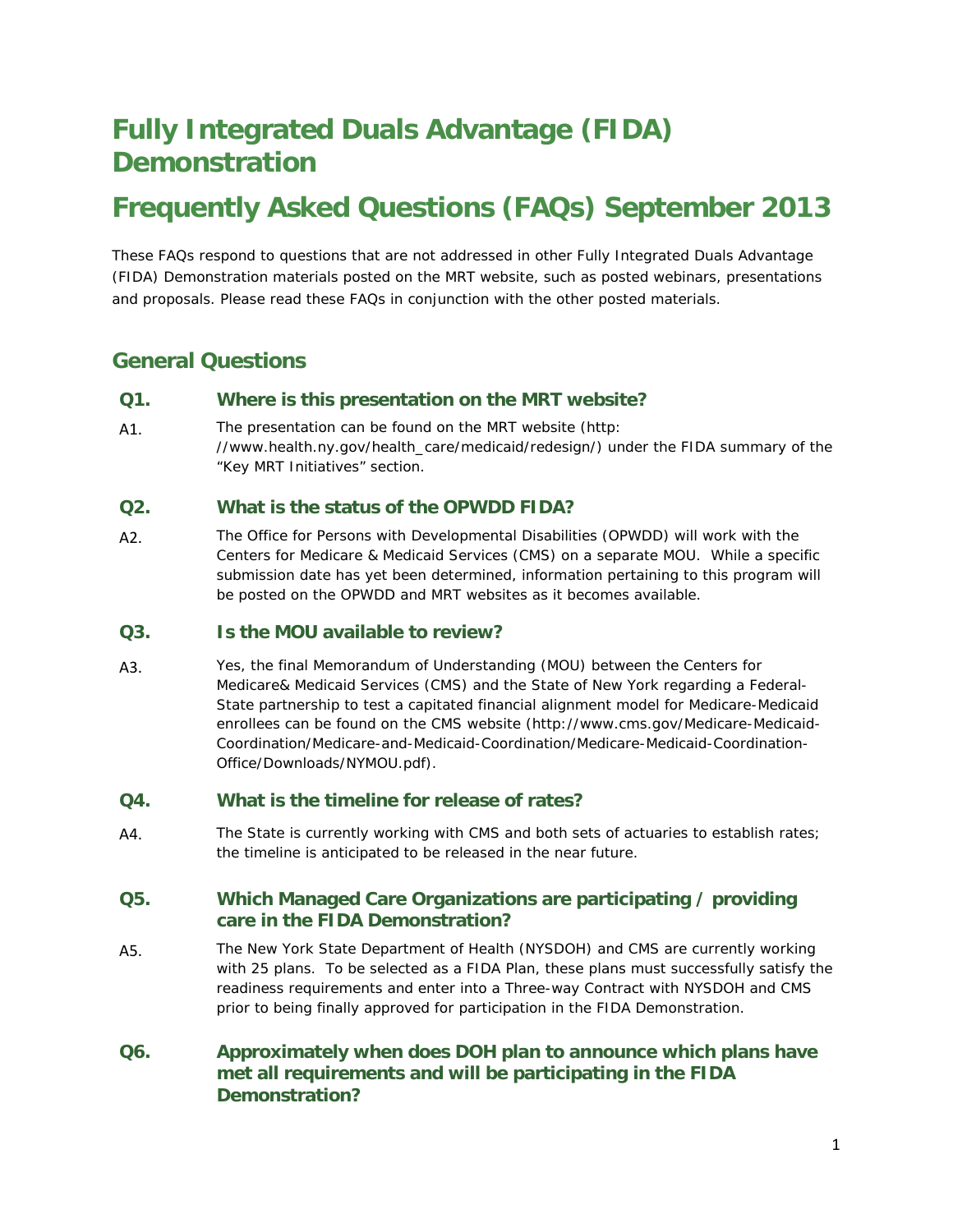- A6. NYSDOH will announce which plans have met all requirements and will be participating in the FIDA Demonstration upon completion of the Readiness Review (which includes a desk review, site review, network validation, systems testing, and pre-enrollment validation). We currently anticipate that this announcement will be made in the second quarter of CY 2014. In the interim, NYSDOH and CMS are working with the following plans:
	- Aetna
	- Agewell
	- AlphaCare
	- Amerigroup
	- Amida
	- Catholic Managed Long Term Care, Inc. (Archcare)
	- **Centerlight**
	- Centers Plan for Healthy Living
	- Elderplan (Homefirst)
	- **Elderserve**
	- Fidelis Care of NY (NYS Catholic Health Plan)
	- GuildNet
	- Healthfirst (Managed Health, Inc.)
	- **HHH Choices**
	- HIP
	- Independence Care Systems
	- **Integra**
	- **MetroPlus**
	- **Montefiore**
	- North Shore LIJ Health Plan, Inc.
	- Senior Whole Health
	- United Healthcare
	- VillageCare MAX
	- VNYSNY Choice
	- Wellcare

#### **Q7. Can a Participant insist on fee for service?**

- A7. No. Participants do not determine whether a fee-for-service rate or a capitated rate is applied to services. These rates are determined by the FIDA Plans and providers.
- **Q8. Can you post the Readiness Review Tool on the MRT website?**
- A8. A preliminary draft of the Readiness Review Tool has been shared with plans for their review and comment and will be posted on MRT and CMS websites when it is finalized.

#### **Q9. Is there a required Participant to ombudsman ratio?**

A9. The Ombudsman Request for Application is under development but we do not anticipate that it will include a predetermined Participant to ombudsman ratio.

### **Q10. What will be the requirements/background for someone to be an ombudsman?**

A10. The Participant Ombudsman (PO) will be an independent, conflict-free entity under contract with NYSDOH to provide Participants free assistance in accessing their care, understanding and exercising their rights and responsibilities, and appealing adverse decisions made by their FIDA Plan. The PO will provide advice, information, referral and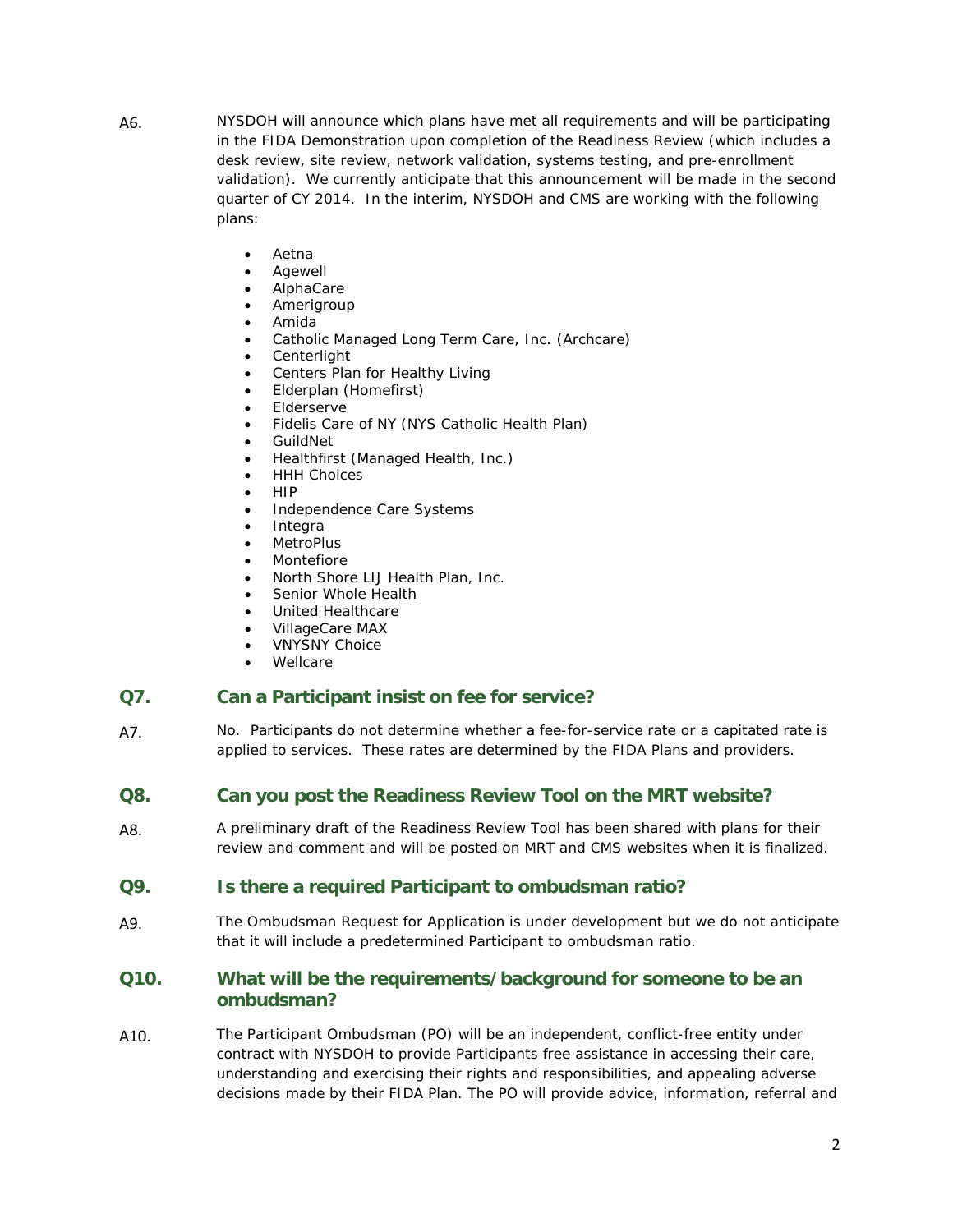assistance in accessing benefits and assistance in navigating FIDA Plans, providers, or NYSDOH. The requirements for the PO will be outlined in the contract between NYSDOH and the PO. Also, the Request for Applications (RFA) for the Ombudsman program will be released shortly and will be available on the NYSDOH website.

### **Q11. When is NYS planning on submitting the Nursing Home Transition & Diversion waiver amendment?**

A11. The Nursing Home Transition and Diversion (NHTD) waiver amendment is currently under internal review and will be submitted to CMS upon completion. DOH maintains information on the NHTD waiver program at [http://www.health.ny.gov/facilities/long\\_term\\_care/#nhtd\\_waiver.](http://www.nyhealth.gov/facilities/long_term_care/#nhtd_waiver)

#### **Q12. If a current NHTD waiver consumer opts out of FIDA, will they have the option to continue to receive services under the NHTD waiver?**

A12. This issue is currently being deliberated; how the NHTD waiver will work in conjunction with the implementation of the FIDA Demonstration remains a work in progress and we are open to ideas and options.

# **Q13. How will behavioral health treatment be delivered to FIDA Participants?**

A13. Behavioral Health services are included in the covered services provided by the FIDA Plan and, thus, will be delivered through the FIDA Demonstration's provider network. Within 30 days of the FIDA Plan conducting a comprehensive assessment, a Person-Centered Service Plan will be completed for each Participant by the Participant's Interdisciplinary Team (IDT). Person-centered service planning includes consideration of the current and unique psychosocial and medical needs and history of the Participant, as well as the Participant's functional level, behavioral health needs, language, culture, and support systems. Care management includes referral to and coordination of other necessary medical, social, behavioral health, prescription drugs and non-prescription drugs, community-based or facility-based LTSS, educational, financial and other services of the Person-Centered Service Plan that support the Participant's psychosocial needs irrespective of whether such services are covered by the FIDA Plan. Person-centered service planning is completed by the Participant and his/her IDT.

### **Q14. Can you clarify what is meant by 'provider accessibility'? Is this wheelchair access?**

A14. New York State regulation at 10 NYCRR § 98-1.6(f) requires the availability and accessibility of health care services to Medicaid enrollees. Public programs and services, when viewed in their entirety, must be readily accessible to and useable by individuals with disabilities. This standard includes physical access, non-discrimination in policies and procedures and communication. Communications with individuals with disabilities are required to be as effective as communications with others. In the event that full physical accessibility is not readily available for people with disabilities, a Compliance Plan will describe the steps or actions the FIDA Plan will take to assure accessibility to services equivalent to those offered at the inaccessible facilities.

## **Q15. What is a "nursing facility diversion measure"?**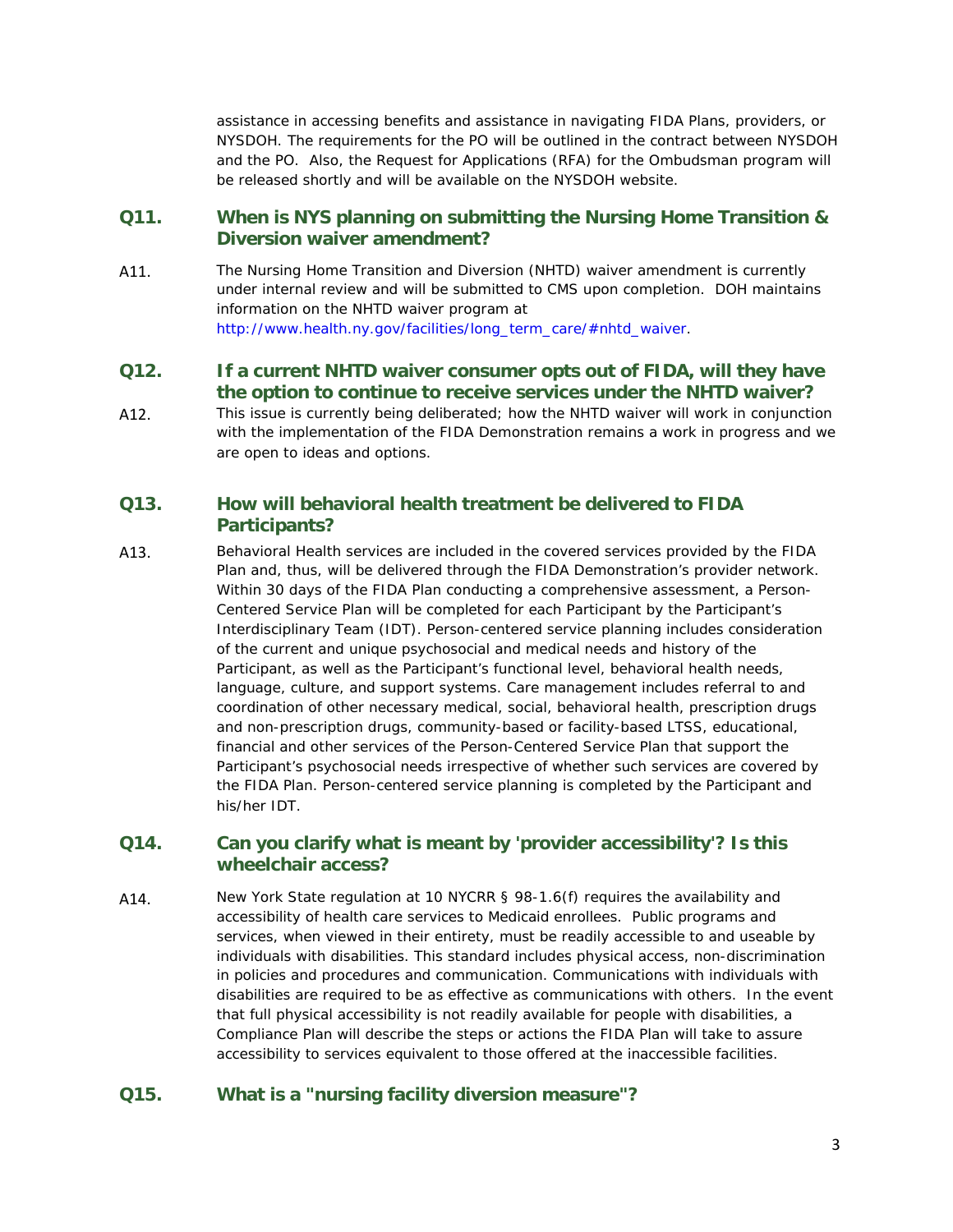A15. This measure reports the number of nursing home certifiable Participants who lived outside the nursing facility (NF) during the current measurement year as a proportion of the nursing home certifiable Participants who lived outside the NF during the previous year.

# **Q16. Can you provide a list of all the other participating states?**

A16. A list of all states that have entered into MOUs with CMS can be found here: [http://www.cms.gov/Medicare-Medicaid-Coordination/Medicare-and-Medicaid-](http://www.cms.gov/Medicare-Medicaid-Coordination/Medicare-and-Medicaid-Coordination/Medicare-Medicaid-Coordination-Office/FinancialModelstoSupportStatesEffortsinCareCoordination.html)[Coordination/Medicare-Medicaid-Coordination-](http://www.cms.gov/Medicare-Medicaid-Coordination/Medicare-and-Medicaid-Coordination/Medicare-Medicaid-Coordination-Office/FinancialModelstoSupportStatesEffortsinCareCoordination.html)[Office/FinancialModelstoSupportStatesEffortsinCareCoordination.html](http://www.cms.gov/Medicare-Medicaid-Coordination/Medicare-and-Medicaid-Coordination/Medicare-Medicaid-Coordination-Office/FinancialModelstoSupportStatesEffortsinCareCoordination.html).

# **Enrollment Questions**

### **Q1. How will eligibility of new entrants be assessed?**

A1. The process to identify an individual's need for 120 days or more of community-based long term care services shall be conducted in accordance with Special Term and Condition 28 of the Partnership Plan Demonstration under Social Security Act Section 1115(a).

# **Q2. Is the "intelligent assignment" algorithm based on historic Medicare or Medicaid reimbursed providers (or both)?**

A2. The State's intelligent assignment algorithm is in the process of being developed. . However, we anticipate that the algorithm for passive enrollment (e.g. that prioritizes continuity of providers and/or services) will consider Participants' previous Medicaid managed long term care enrollment and historic provider utilization.

#### **Q3. With respect to passive enrollment, will the algorithm assigning a person who is already enrolled in a Medicare Advantage Plan and MLTCP give preference to the Medicare Advantage relationship or to the MLTCP relationship?**

A3. The intelligent assignment algorithm is still in development.

# **Q4. Are Medicaid Advantage Plan (MAP) participants excluded from passive enrollment?**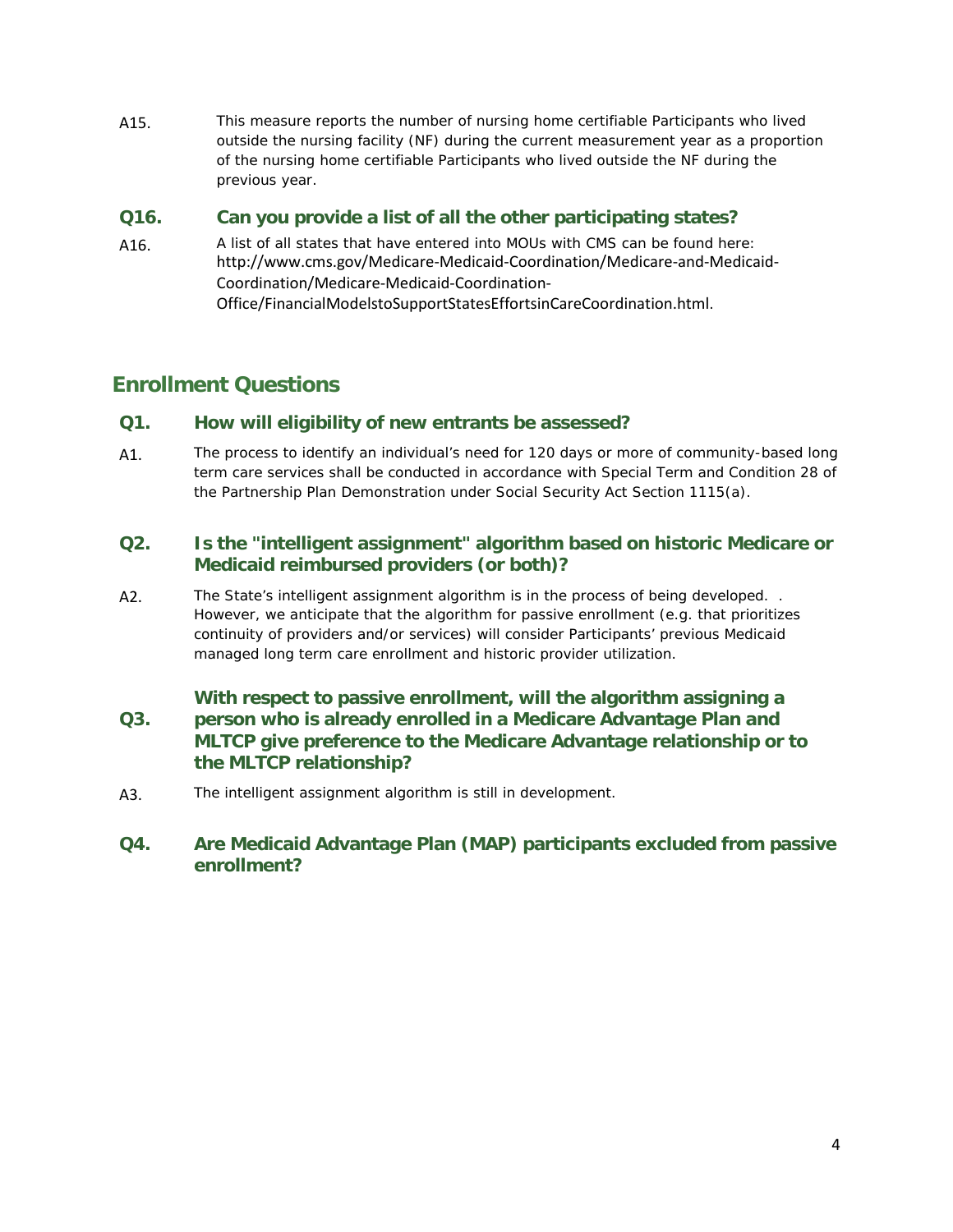- A4. No. The following individuals will be excluded from passive enrollment:
	- Native Americans but they may opt in to the FIDA Demonstration at any time;
	- Individuals who are eligible for the Medicaid buy-in for the working disabled and are nursing home certifiable;
	- Aliessa Court Ordered Individuals;
	- Individuals enrolled in PACE;
	- Individuals enrolled in a Medicare Advantage Special Needs Plan for institutionalized individuals;
	- Individuals enrolled in Health Homes;
	- Individuals assigned to a CMS Accountable Care Organization (ACO) as of the point in time they would otherwise be included in the passive enrollment phase;
	- Individuals participating in the CMS Independence at Home demonstration; and
	- Individuals enrolled in Employer or Union Sponsored coverage for employees or retirees.

#### **Q5. For opt-in enrollment, are assessments done before or after enrollment?**

A5. Upon enrollment in the FIDA Demonstration, all Participants will receive a comprehensive assessment to be completed no later than 30 days from the individual's enrollment date. This initial assessment and all reassessments must be performed by a Registered Nurse (RN) in-person with the Participant in the Participant's home (which may be a nursing home or assisted living). Initial assessments may be completed while a new Participant is admitted to a hospital, acute care facility, skilled nursing facility, etc., instead of waiting for the Participant to be discharged to their home; however, the Participant will need to be reassessed upon transfer of care setting back to his/her home. Assessments will be completed using the NYSDOH Approved Assessment Tool.

### **Q6. Are social workers allowed to complete assessments?**

A6. No. Only registered nurses (RNs) are allowed to complete assessments, under the terms and conditions of the MOU.

# **Q7. When will FIDA Plan processing of voluntary enrollments for those receiving community LTSS begin?**

A7. Eligible community-based LTSS individuals will be informed no earlier than April 1, 2014 of the opportunity to opt into a FIDA Plan for coverage starting no earlier than July 1, 2014. Beginning no earlier than July 1, 2014, eligible community-based LTSS individuals will be notified of the State's plan for passive enrollment, which would begin no earlier than September 1, 2014. Specifically, they will be notified of their right to select among contracted FIDA Plans no fewer than sixty (60) days prior to their assigned effective date of enrollment and will have the opportunity to opt out until the last day of the month prior to the effective date of enrollment. When an eligible individual has not made an active choice, his/her enrollment into a FIDA Plan will be conducted using a passive enrollment process that provides the opportunity for Participants to opt out or disenroll from the FIDA Plan at any time. Prior to the effective date of their enrollment, individuals who would be passively enrolled will have the opportunity to opt out and will receive sufficient notice and information with which to do so, as further detailed in Appendix 7 of the MOU.

5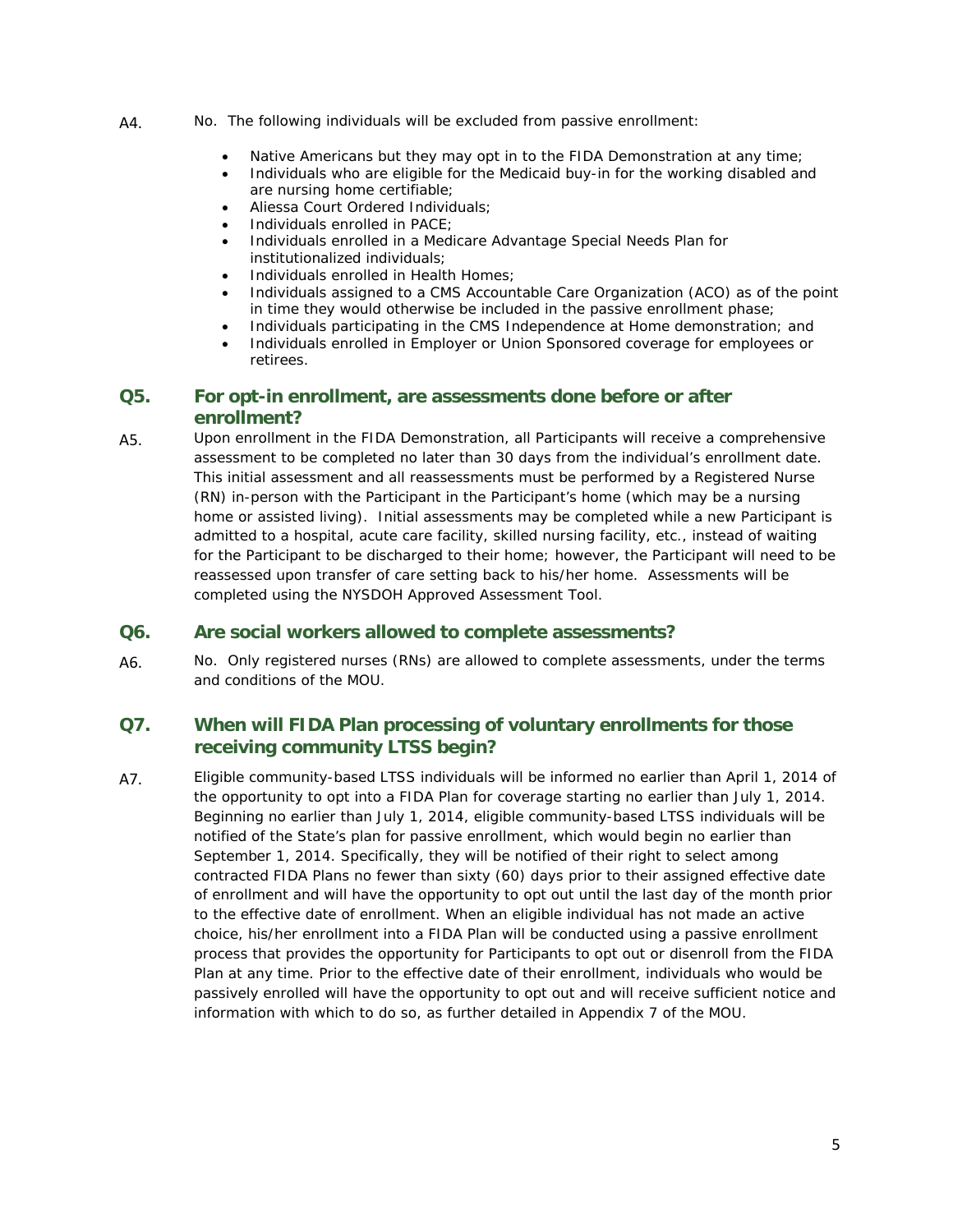# **Q8. Assisted Living Program (ALP) residents are excluded, however the Table 7-A list of FIDA Demonstration services includes ALP. Please clarify.**

A8. While residents in Assisted Living Programs (ALPs) are expressly excluded from participation in the FIDA Demonstration, ALP can be provided as a service to new Participants as part of a FIDA Plan. The intersection of the ALP program and Managed Care is complex, and the State is pursuing ongoing examination of how to best deal with this issue.

# **Q9. Assisted Living Program (ALP) residents are excluded, however the Table 7-A list of FIDA Demonstration services includes ALP. Please clarify.**

A9. While residents in Assisted Living Programs (ALPs) are expressly excluded from participation in the FIDA Demonstration, ALP can be provided as a service to new Participants as part of a FIDA Plan. The intersection of the ALP program and Managed Care is complex, and the State is pursuing ongoing examination of how to best deal with this issue.

# **Q10. Will the FIDA Plans get a file with all the members at once or will it roll out in increments?**

A10. Enrollment and disenrollment transactions will be processed through the State Enrollment Broker. NYSDOH (or its vendor) will submit enrollment transactions to the CMS Medicare Advantage Prescription Drug (MARx) enrollment system directly or via a third-party CMS designates to receive such transactions. CMS will also submit a file to NYSDOH identifying individuals who have elected to disenroll from a FIDA Plan, opt out of passive enrollment, or have enrolled in or have selected another type of available Medicare coverage that is not a FIDA Plan. NYSDOH will share enrollment, disenrollment, and opt-out transactions with contracted FIDA Plans. Once passive enrollment is initiated, it will be phased in over a minimum of a four-month period and will take into account how close Participants are to their Medicaid redetermination date. More detail on the enrollment process will be forthcoming.

# **Contracting/Credentialing Questions**

### **Q1. Regarding the use of the uniform provider credentialing application, will a Plan's existing network be grandfathered in?**

- A1. No. A FIDA Plan's existing network would not be grandfathered in. We will provide more information regarding the uniform provider credentialing application in the future.
- **Q2. When will the Three-way Contract be finalized?**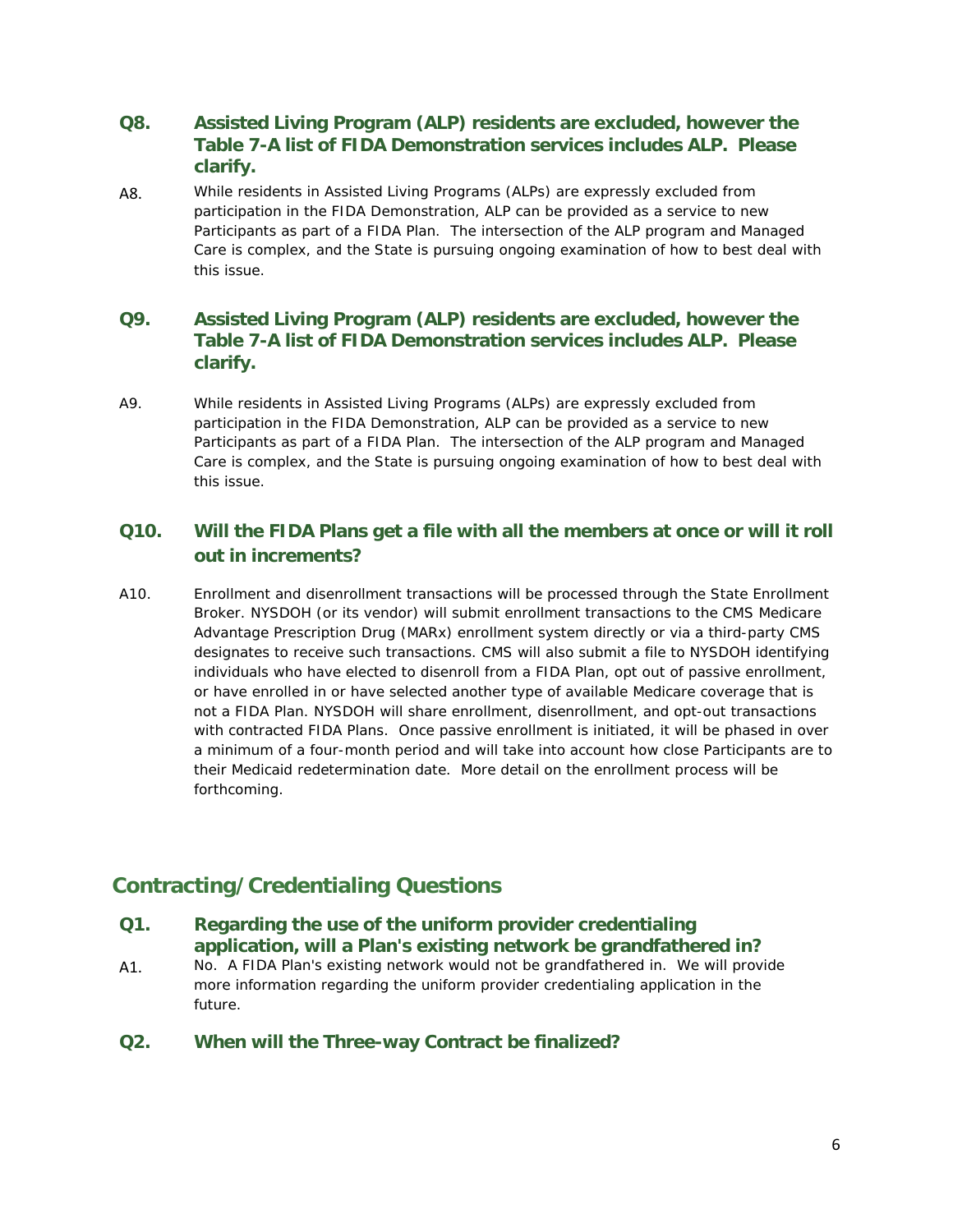A2. It is anticipated that the Three-way Contract will be available in the first quarter of CY 2014.

# **Q3. If one is a provider do we need to create FIDA related agreements right away?**

A3. The State strongly encourages providers to work closely with the FIDA Plans as they set up their provider networks to understand the nuances of the FIDA Demonstration so that agreements can be developed and completed in a timely manner.

### **Q4. Are you saying that the FIDA Plans need to contract with every nursing facility in the service area?**

A4. All FIDA Plans must enter into contracts or make other payment arrangements with all nursing facilities in the Demonstration Area to ensure Participants' residency and access to services are not interrupted.

# **Q5. What criteria will be used to determine "nursing home certifiable" FIDA members?**

- A5. This issue will be discussed further and resolved during development of the Threeway Contract.
- **Q6. The MOU states that FIDA Plans must enter into contracts or payment arrangements with all nursing facilities in the FIDA Demonstration Area and that participation of nursing facilities may be subject to quality standards. Will FIDA Plans have to contract with nursing facilities that don't meet the standards?**
- A6. This issue will be discussed further and resolved during development of the Threeway Contract.

# **Appeals Questions**

**Q1. Can you talk more about the four levels of appeals, particularly the 2nd, 3rd, and 4th levels? Will the State contract with current Independent Review Organizations to perform this function, or will the State and Federal levels be performed by in-house state and Federal employees?**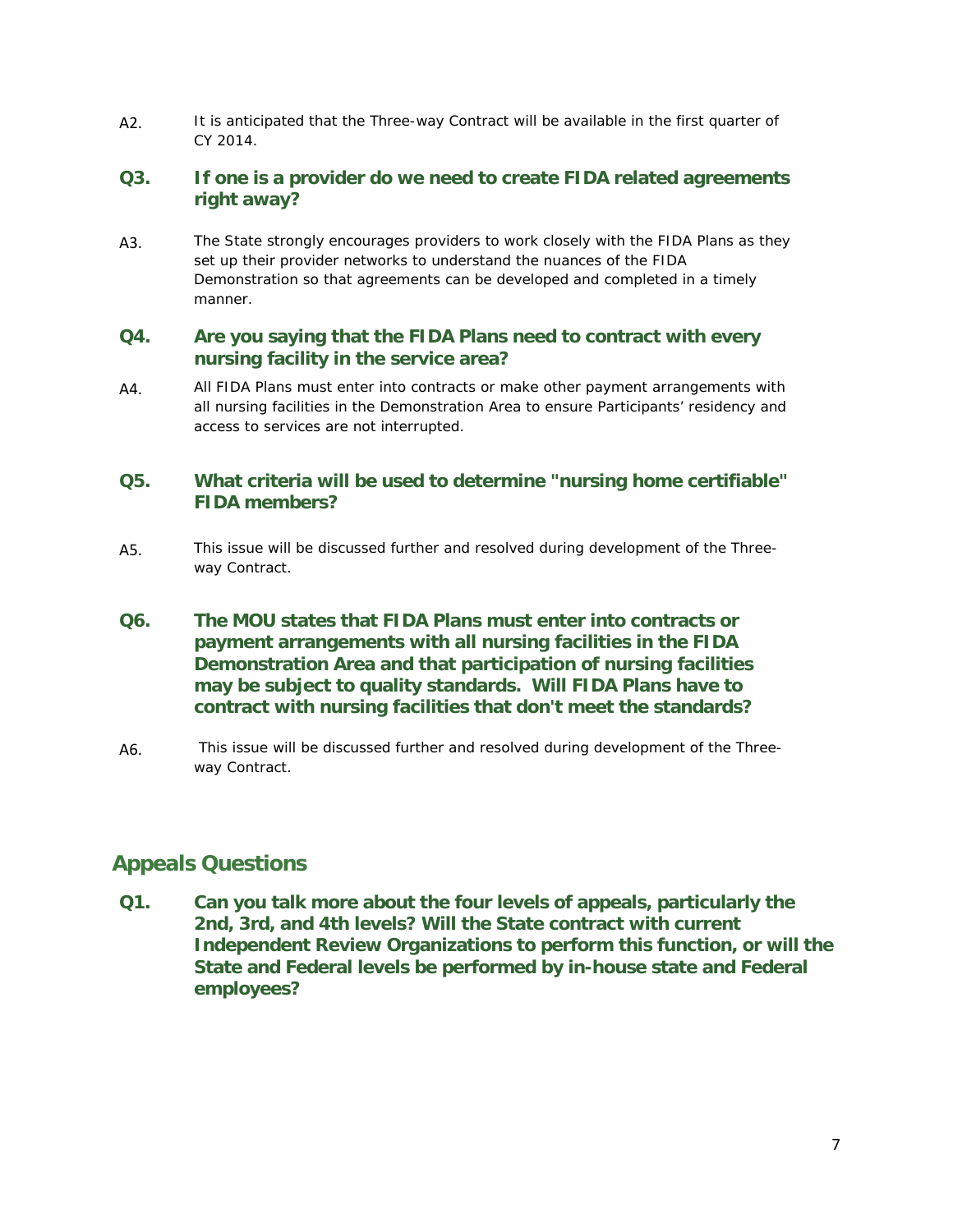A1. The grievance and appeals process takes the most consumer-favorable elements of the Medicare and Medicaid grievance and appeals systems and incorporates them into consolidated, integrated systems for the FIDA Demonstration. There are four (4) Levels of Integrated Appeals: 1) Plan-Level Appeal; 2) Integrated Administrative Hearing; 3) Medicare Appeals Council; and 4) Federal District Court. Participants may also file for an Article 78, which is currently available. The second level of appeal will be conducted by the FIDA Administrative Hearing Unit at the State Office of Temporary and Disability Assistance (OTDA). The third and fourth levels are conducted by Federal staff. Additional details on these four levels are found on pp. 24-26 of the 8-29-13 FIDA Demonstration webinar presentation, located at:

[http://www.health.ny.gov/health\\_care/medicaid/redesign/mrt\\_101.htm](http://www.health.ny.gov/health_care/medicaid/redesign/mrt_101.htm)

# **Q2. With respect to the integrated appeals process outlined on pages 76-80 of the MOU, it appears that only one 14-calendar day extension may be requested by the Participant or the FIDA Plan. Is that correct?**

A2. The integrated grievance and appeals process includes an extension up to 14-calendar days. An extension may be requested by a Participant or provider on a Participant's behalf (written or oral). The FIDA Plan may also initiate an extension if it can justify need for additional information and if the extension is in the Participant's interest. In all cases, the extension reason must be well-documented, and when the FIDA Plan requests the extension it must notify the Participant in writing of the reasons for delay and inform the Participant of the right to file an expedited grievance if he or she disagrees with the FIDA Plan's decision to grant an extension.

### **Q3. Is the up to 14-day extension applicable to grievances?**

A3. Yes. Page 75 of the MOU indicates that FIDA Plans may extend the 30 calendar day timeframe by up to 14 calendar days, if the Participant or provider on the Participant's behalf requests the extension or if the FIDA Plan justifies a need for additional information and documents how the delay is in the interest of the Participant. When the FIDA Plan extends the deadline, it must immediately notify the Participant in writing of the reasons for the delay.

# **Fiscal Questions**

# **Q1. Does the prohibition of Fee-For-Service compensation apply to all providers or only those for whom a risk arrangement exists?**

A1. The prohibition on Fee-For-Service (FFS) compensation applies to all providers, consistent with the intent of the FIDA Demonstration to move away from a Fee-For-Service model. By December 1, 2014, FIDA Plans will be required to develop a plan for an alternative arrangement with all providers to move away from a FFS compensation model. After State approval and no earlier than January 2015, FIDA Plans will be required to implement the approved plans, which will remain in effect throughout the duration of the FIDA Demonstration.

# **Q2. If a NHTD waiver consumer currently receives NHTD housing and is enrolled into FIDA, will they continue to receive the NHTD housing funding?**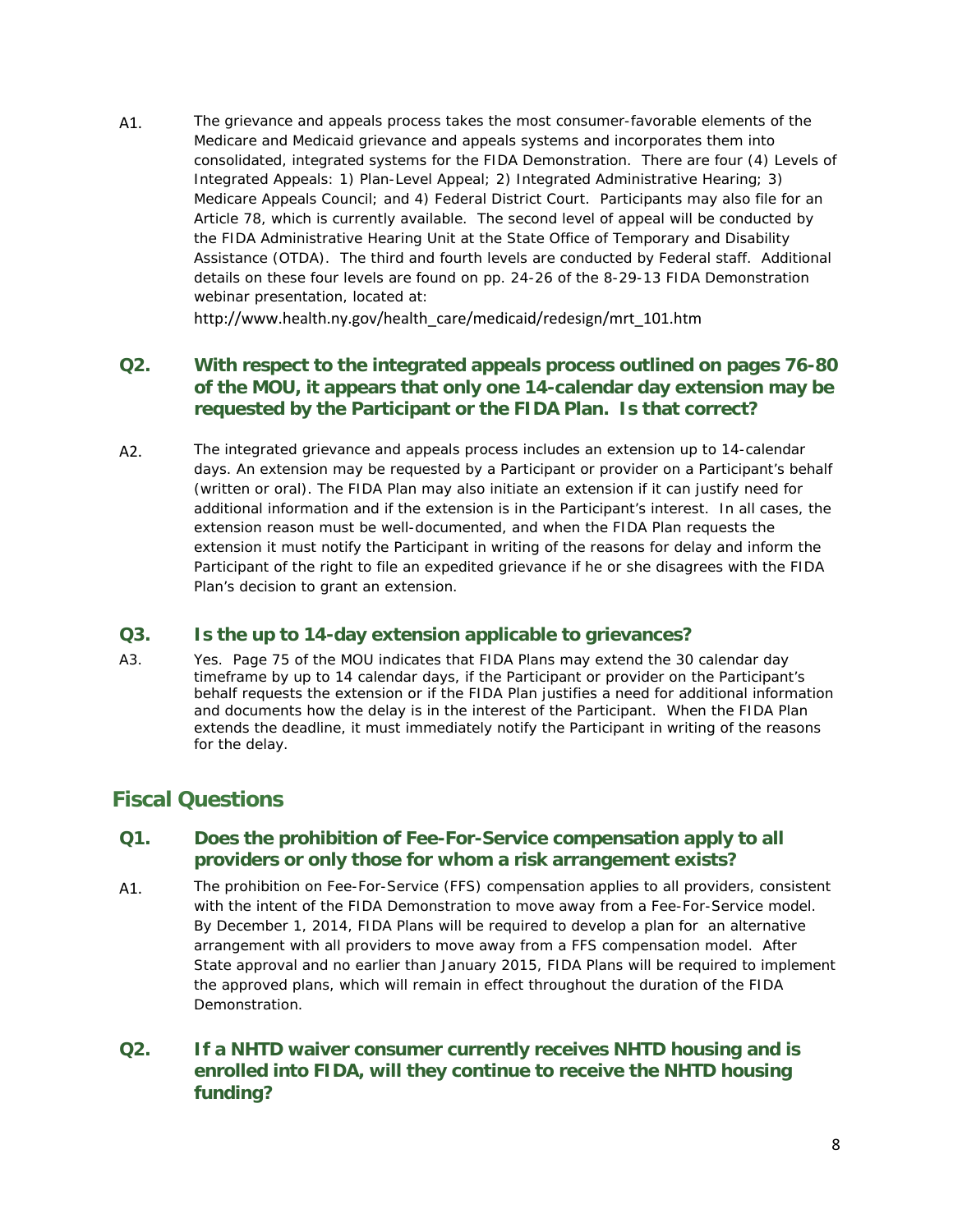A2. One of the recommendations of the Affordable Housing MRT workgroup is to continue the NHTD subsidies in some form for those eligible individuals. It is the State's intent to continue to housing vouchers for certain individuals. The exact specifications have not been developed yet. Funding would be outside the capitation payments for the FIDA Demonstration.

### **Q3. What are the state and Federal solvency requirements?**

A3. CMS and the State have established a standard for all FIDA Plans, as articulated in Appendix 7 (p. 56) of the MOU. FIDA Plans will be required to meet solvency requirements consistent with section 1903(m) of the Social Security Act and regulations found at 42 CFR Parts 43, 422.400, and 438.116 as well as applicable State law and regulations; and as established in the Three-way Contract. A specific document outlining solvency requirements is nearing completion and will be posted on the MRT website.

## **Q4. What was the rationale for the 3% savings target for Demonstration Year 3?**

A4. The 3% savings target was the result of a negotiated agreement between the State and the Federal governments. Research has shown that coordination of care services, especially for duals in Long-Term Care, may result in some savings to both the Medicare and Medicaid programs.

## **Q5. Will there be a separate rate cell for nursing home-certifiable members living in a nursing home (vs. in the community)?**

A5. No. Page 47 of the MOU outlines two proposed rate cells for Participants eligible for the FIDA Demonstration—one rate cell for community non-nursing home certifiable Participants and one rate cell for nursing home certifiable Participants. The nursing home certifiable rate cell will be paid for individuals who meet the standard of NHLOC, as defined by the NYSDOH Approved Assessment Tool, regardless of whether an individual resides in the community or a nursing facility. Using the NYSDOH Approved Assessment Tool, the NHLOC designation will be made by FIDA Plans with NYSDOH review and audits of the assessments. NYSDOH and the New York State Office of the Medicaid Inspector General will jointly develop an audit plan, which is subject to CMS approval. One rate cell for nursing home certifiable individuals will be determined for the entire FIDA Demonstration Area.

# **Q6. Can you elaborate on what constitutes marketing practices that, as specified in the MOU, is restricted to no earlier than 45 days prior to the effective date of enrollment?**

A6. No. The State is still defining what marketing practices are. However, we note that the starting point for definition of marketing under the FIDA Demonstration is the definition as provided in 42 CFR 422.2260 and 42 CFR 423.2260 and in the Medicare Marketing Guidelines. We will provide additional information related to this topic as it is finalized.

# **Quality Metrics/Readiness Review Questions**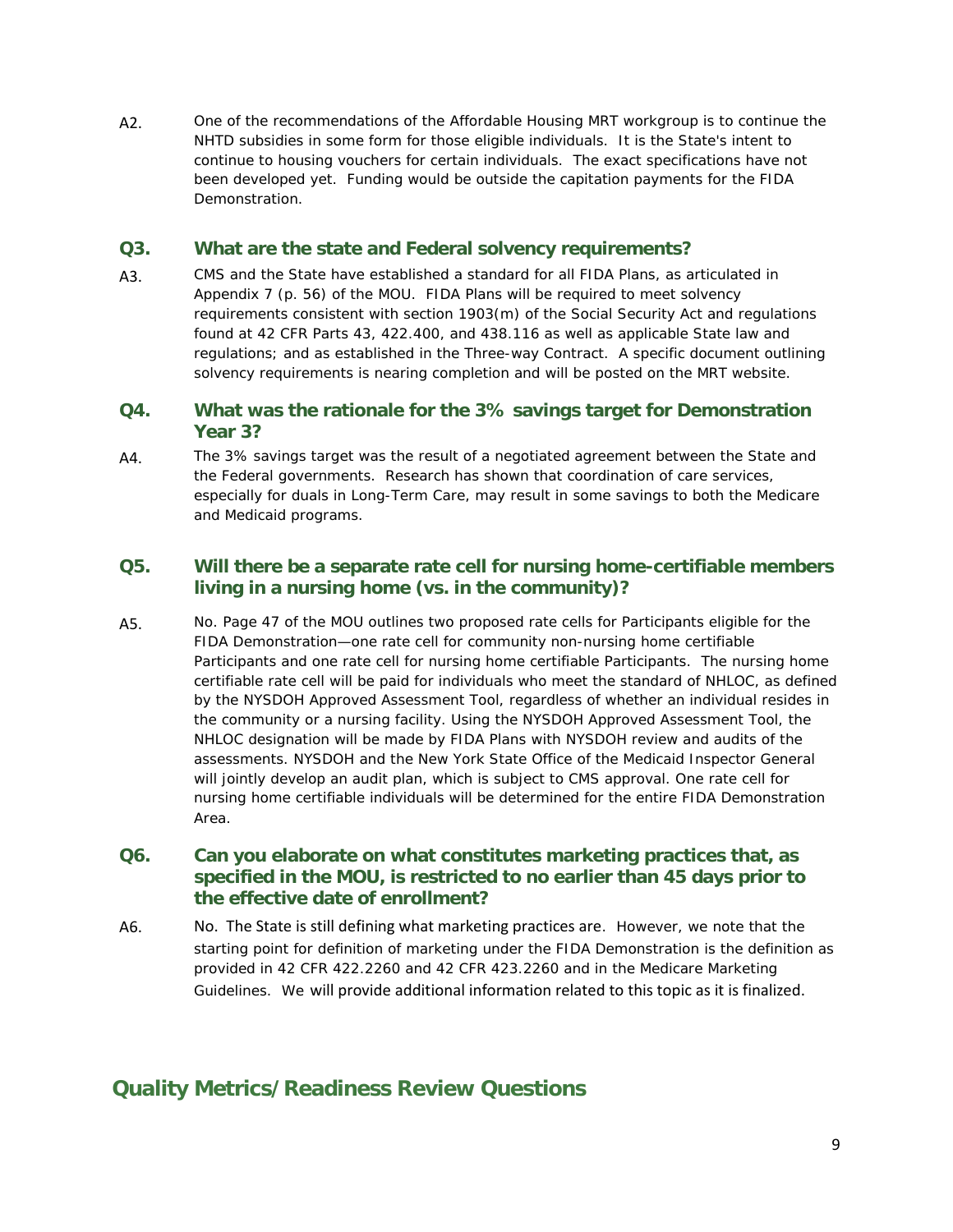# **Q1. What will the metrics reporting process look like? What will be the provider responsibilities to the FIDA Plan for reporting quality metrics?**

A1. FIDA Plans will be required to report measures that examine access and availability, care coordination/transitions, health and well-being, mental and behavioral health, patient/caregiver experience, screening and prevention, and quality of life. This includes a requirement to report Medicare HEDIS, HOS, and CAHPS data, as well as measures related to long-term services and supports. HEDIS, HOS, and CAHPS measures will be reported consistent with Medicare requirements plus any additional Medicaid measures identified by the State. All existing Part D metrics will be collected as well. The State will supplement quality reporting requirements with additional State-specific measures. A combined set of core metrics is described in Table 7-B of the MOU; more detail on the measures will be provided in the Three-way Contract. CMS and the State will utilize the reported measures in the combined set of core metrics for various purposes, including implementation and ongoing monitoring, assessing plan performance and outcomes, and to allow quality to be evaluated and compared with other plans in the model. A subset of these measures will also be used for calculating the quality withhold payment as addressed in section VI of Appendix 6 in the MOU.

### **Q2. Have you decided on the NYS Approved Assessment Tool?**

A2. The Uniform Assessment System – New York (UAS-NY) will be the basis for the tool used to conduct these assessments for Participants. Assessment domains will include, but not be limited to, the following: social, functional, medical, behavioral, wellness and prevention domains, caregiver status and capabilities, as well as the Participants' preferences, strengths, and goals.

### **Q3. Do we need to use the NYS Approved Assessment Tool for all the events that require reassessment such as "change in diagnosis"?**

- A3. Yes. The NYSDOH Approved Assessment Tool establishes the protocol used by the FIDA Plans to conduct a comprehensive assessment of each Participant's medical, behavioral health, community-based or facility-based LTSS, and social needs. As stated on page 61 of the MOU, a comprehensive re-assessment and Person-Centered Service Plan update will be performed as warranted by the Participant's condition but:
	- a. At least every six (6) months after the initial assessment completion date;
	- b. When there is a change in the Participant's health status or needs;
	- c. As requested by the Participant, his/her caregiver, or his/her provider; and
	- d. Upon any of the following trigger events:
		- i. A hospital admission;
		- ii. Transition between care settings;
		- iii. Change in functional status;
		- iv. Loss of a caregiver;
		- v. Change in diagnosis;
		- vi. As requested by a member of the IDT who observes a change that requires further investigation.